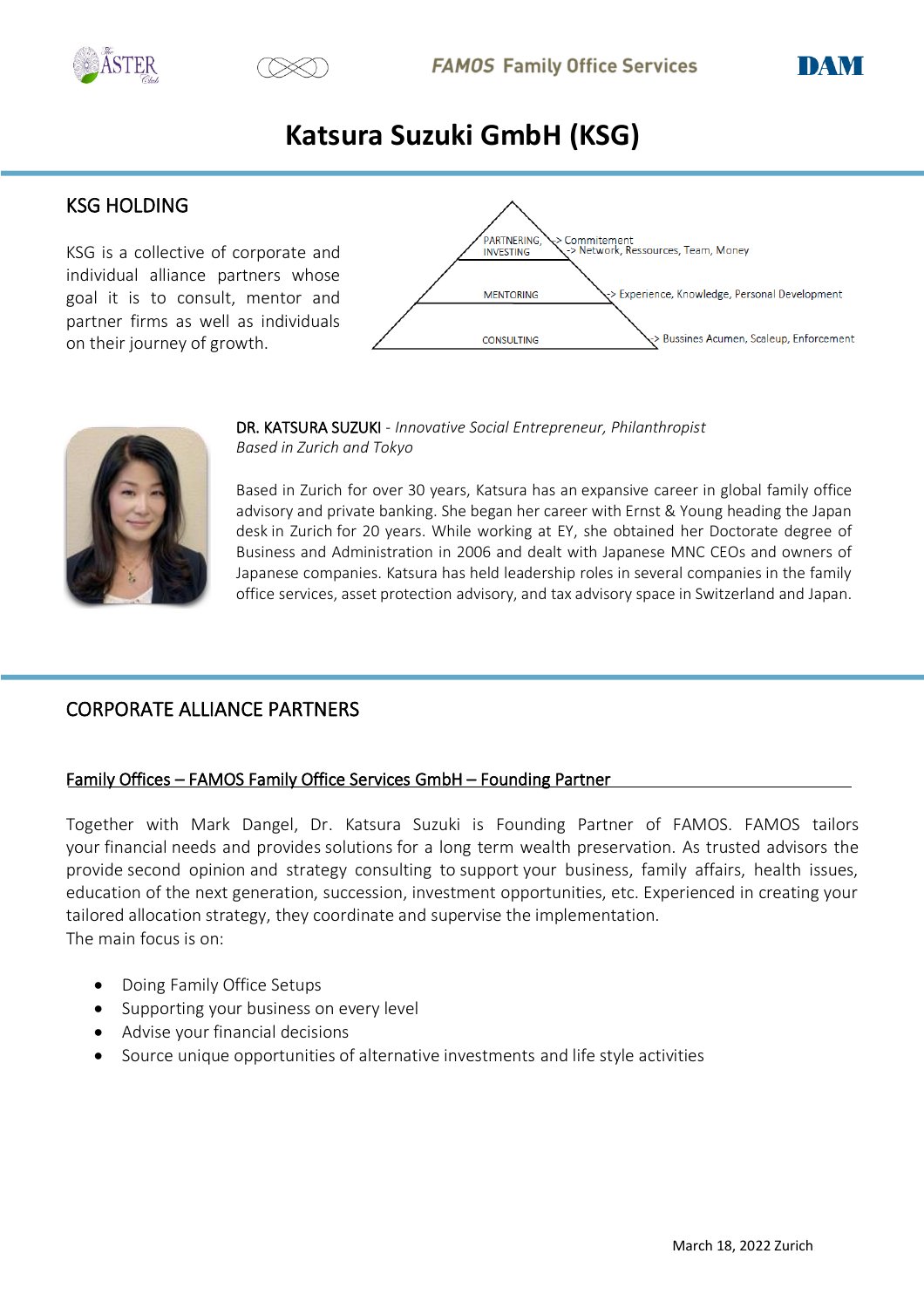





# Global Family Office Club for Education – The Aster Club - Advisor

The Aster Club is a private, global community of business families for collaboration and learning. Innovators, entrepreneurs, industry trailblazers, and social impact advocates comprise their community. Katsura and FAMOS are mainly in charge of their Japan and Swiss market. They enable families to build:

- Social Capital
- Human Capital
- Financial Capital

## Asset Management – Dangel Asset Management – Business Alliance

Katsura's Partner of FAMOS, Mark Dangel, manages Dangel Asset Management (DAM), which is a network of cooperations. Avowed professionals with a remarkable experience in asset management, as well as in private banking are well prepared to implement custom-built investment strategies. DAM is a member of the Swiss Association of Asset Managers (VSV) and thus is subject to self-regulation (SRO) of the industry. The activities mainly consist of:

- Investment Management
- Portfolio Administration
- Merchant Banking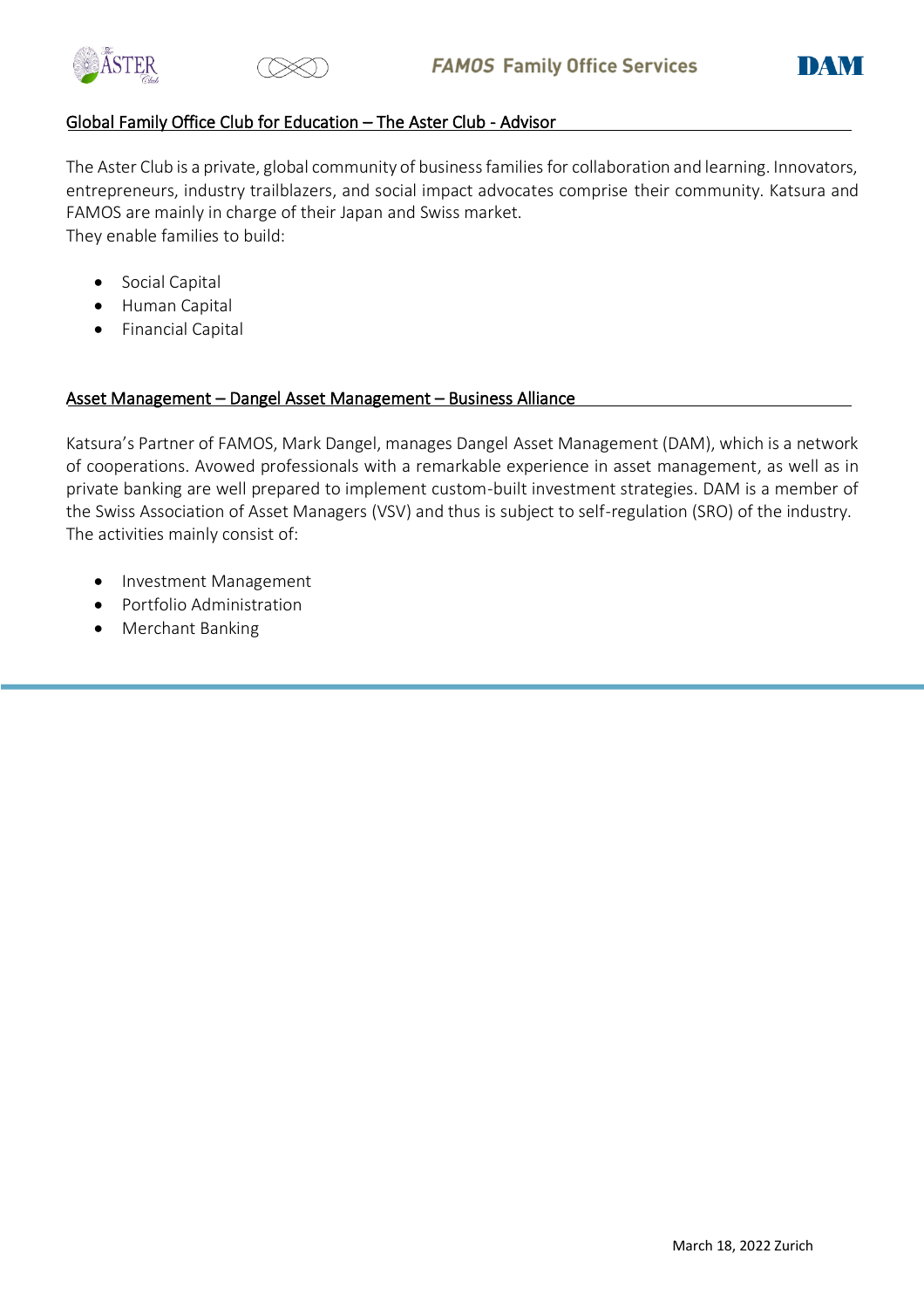





# INDIVIDUAL ALLIANCE PARTNERS

#### Japanese Team



MISAKO "TERRI" TERUI - Innovative top-player in the securities industry Based in New York, U.S.A.

Misako served variety of roles in the securities industry including an executive management position in Japan and the US. She has a network of more than 300 institutional investors around the world. Misako provides Family office services for wealthy people in the fields of Education, Art and Real estate. (Fluent in Japanese and English)



KAORU NAKAMURA - Innovative Banker Based in Tokyo, Japan

After more than 30 years of professional experience at Trust Bank, Swiss PB and the related market, Kaoru serves as an expert of merger for financial institutions, accounting and PB business. He is a successful adviser in the Family office business for wealthy people.



TAKAHIKO SAITO - Innovative Entrepreneur, Business Investor Based in Tokyo, Japan

Takahiko is active in the fields of Education, Health care and Technology market. He is a creator of interesting investment opportunities for HNWI. Furthermore, Takahiko offers personal branding for successful people and acts as an agent in the publishing business and event planning. Takahiko is well connected in China.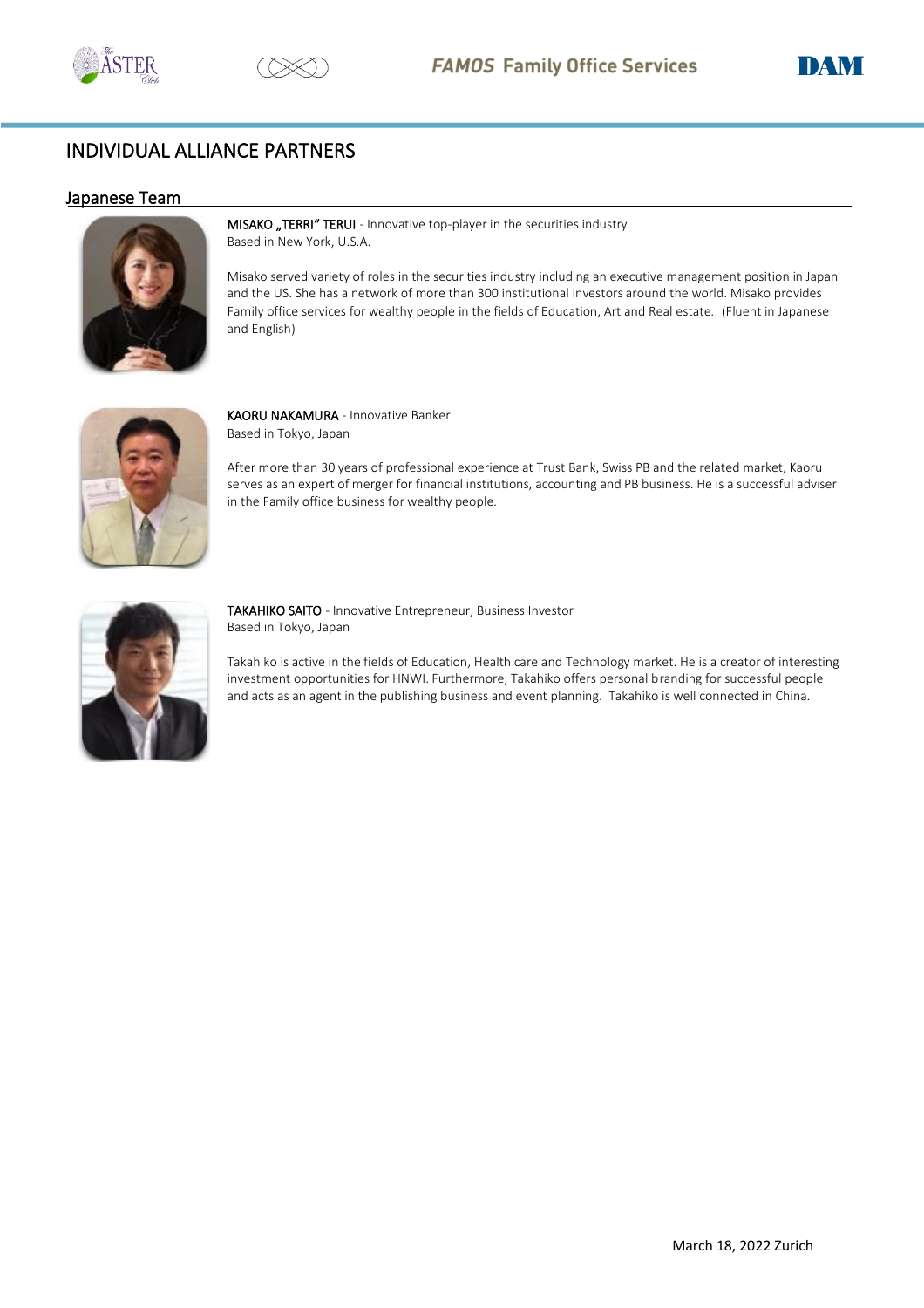





## Zurich Team



MARK DANGEL - Independent Asset Manager Based in Zurich

Mark is a Wealth Manager for private clients and has been active in the finance industry for over 25 years. He has investment experience in Switzerland and Emerging Markets. In 2002, he founded Dangel Asset Management after co-founding and leading a Swiss merchant bank in different senior management positions and a private bank. Mark was CFO of his family construction company. He managed a hedge fund as a partner of a Swiss based independent asset manager. He started his career as a salesman at JPMorgan in Zurich and New York after graduating from University of St. Gallen. (Fluent in German, English, French, and Italian)



**JILL WHITNEY** - Global Financial Analyst and Client Advisor Based in Zurich

Jill began her career in the financial markets as a stock broker in Hong Kong before moving into private banking in Geneva and New York where she worked for several large banks and financial institutions. Simultaneously Jill has always been active in the research and writing of global financial newsletters for client distribution. In recent years Jill has spent her time independently administering and controlling large private client portfolios offering a family office type service including a focus on compliance and regulatory issues.

(Fluent in English, German, and French)



## IAN LUSTGARTEN

Based in Zurich

Ian gained his first work experience during an internship in London at Allianz (AGCS). After that, he started his studies at the University of Zurich. During his Banking & Finance studies he was able to deepen his knowledge in finance, learning important hard skills and strengthen his interest in this field. Next to studying he gained further work experience in the Tax Reporting department at Credit Suisse for over 1.5 years. After looking for something more in line with his interests he is now working in the field of asset and wealth management in Zurich, where he is widely involved in the portfolio management process. (fluent in German and English, conversational in French)

## Partner & Advisor



#### HITOSHI UEDA - Innovative Architect, SO architecs & associates

Based in Tokyo, Japan

As a world-renowned architect, he acted as Mr. Kisho Kurokawa's right arm, took command over large projects and became independent in 2005. Hitoshi successfully engaged in urban developments, architecture and interior design in Asian countries. He is passionately engaged in the fields of music, fashion, art and real estate.